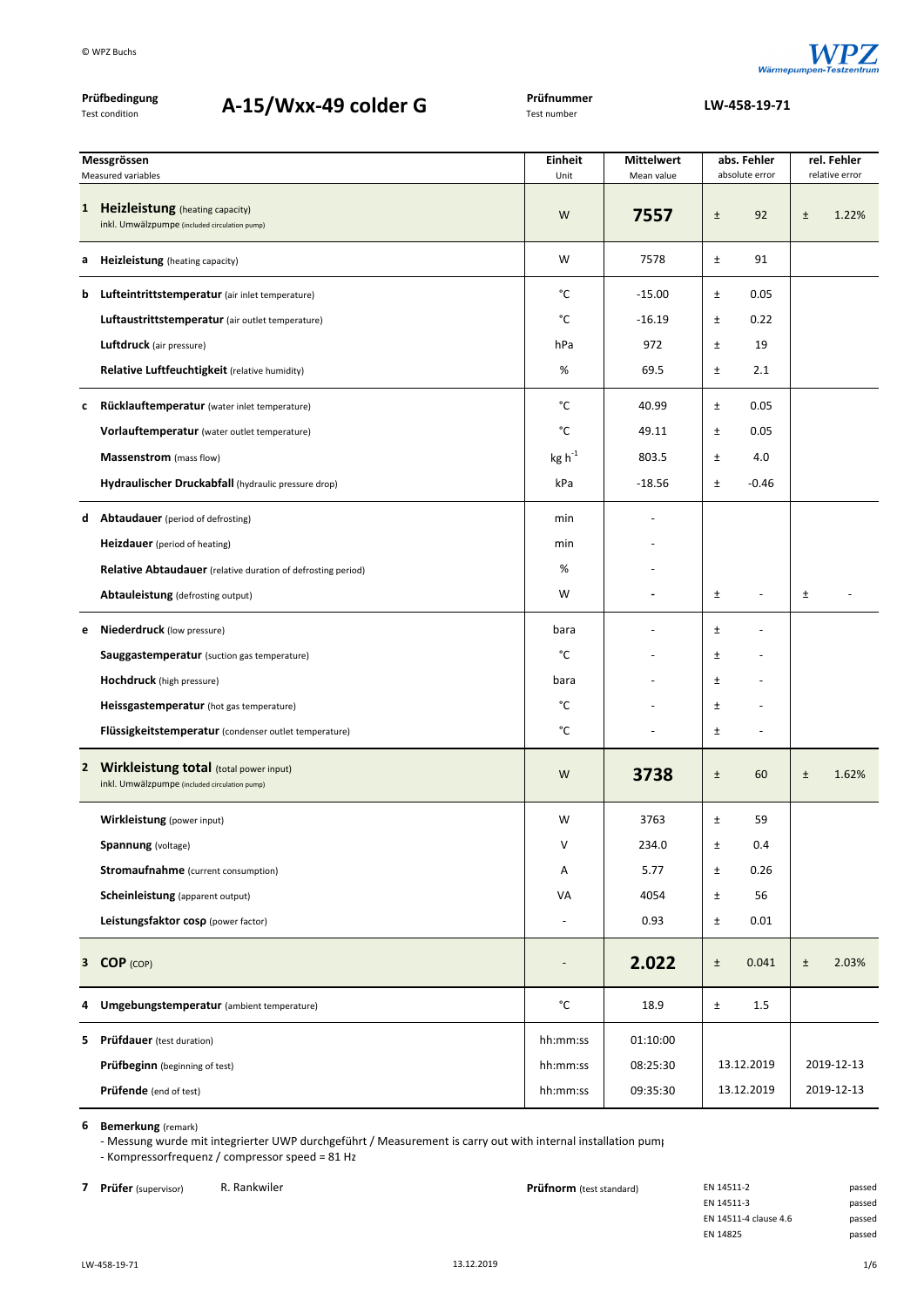

heating capacity and input power at



**A‐15/Wxx‐49 colder G**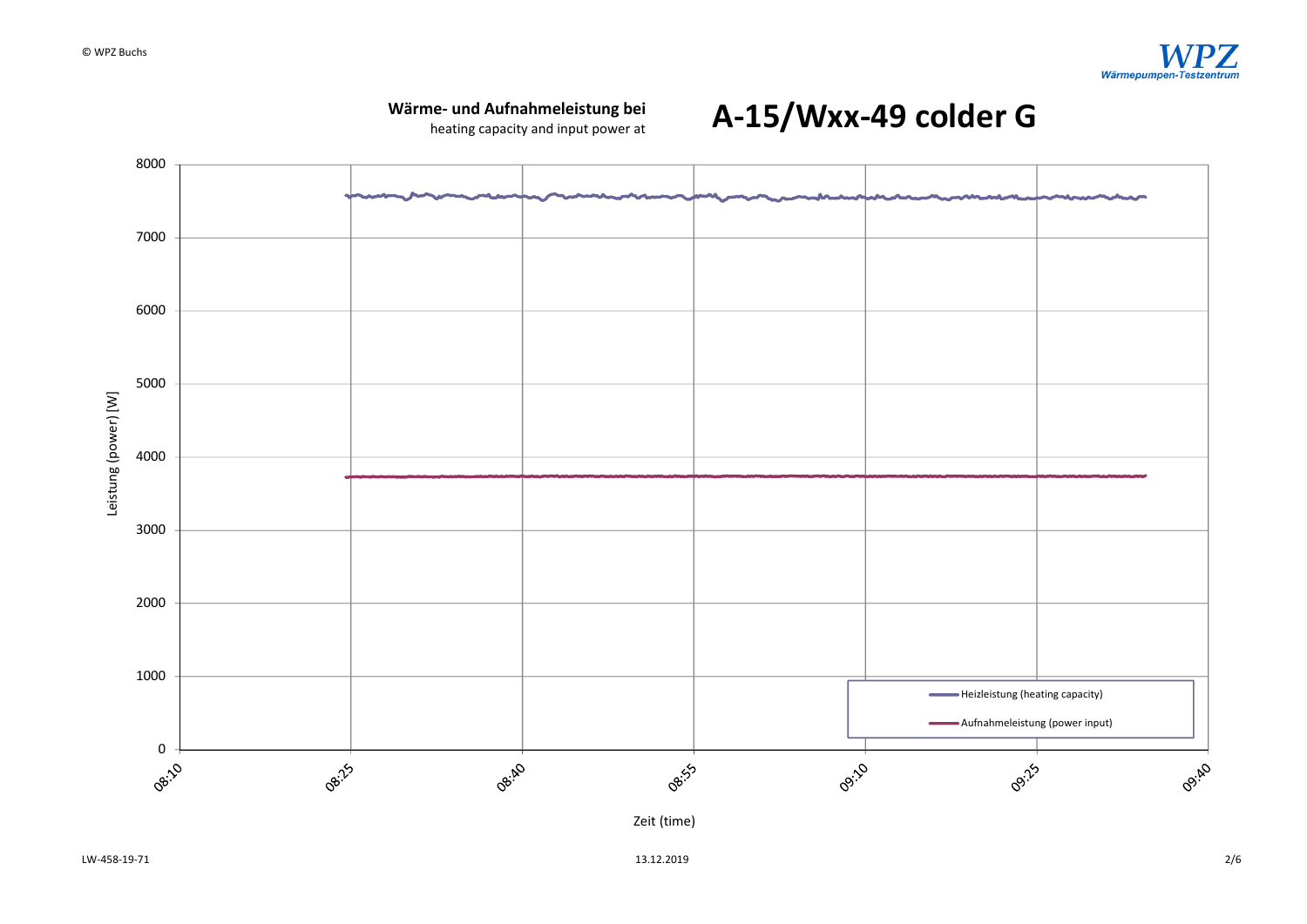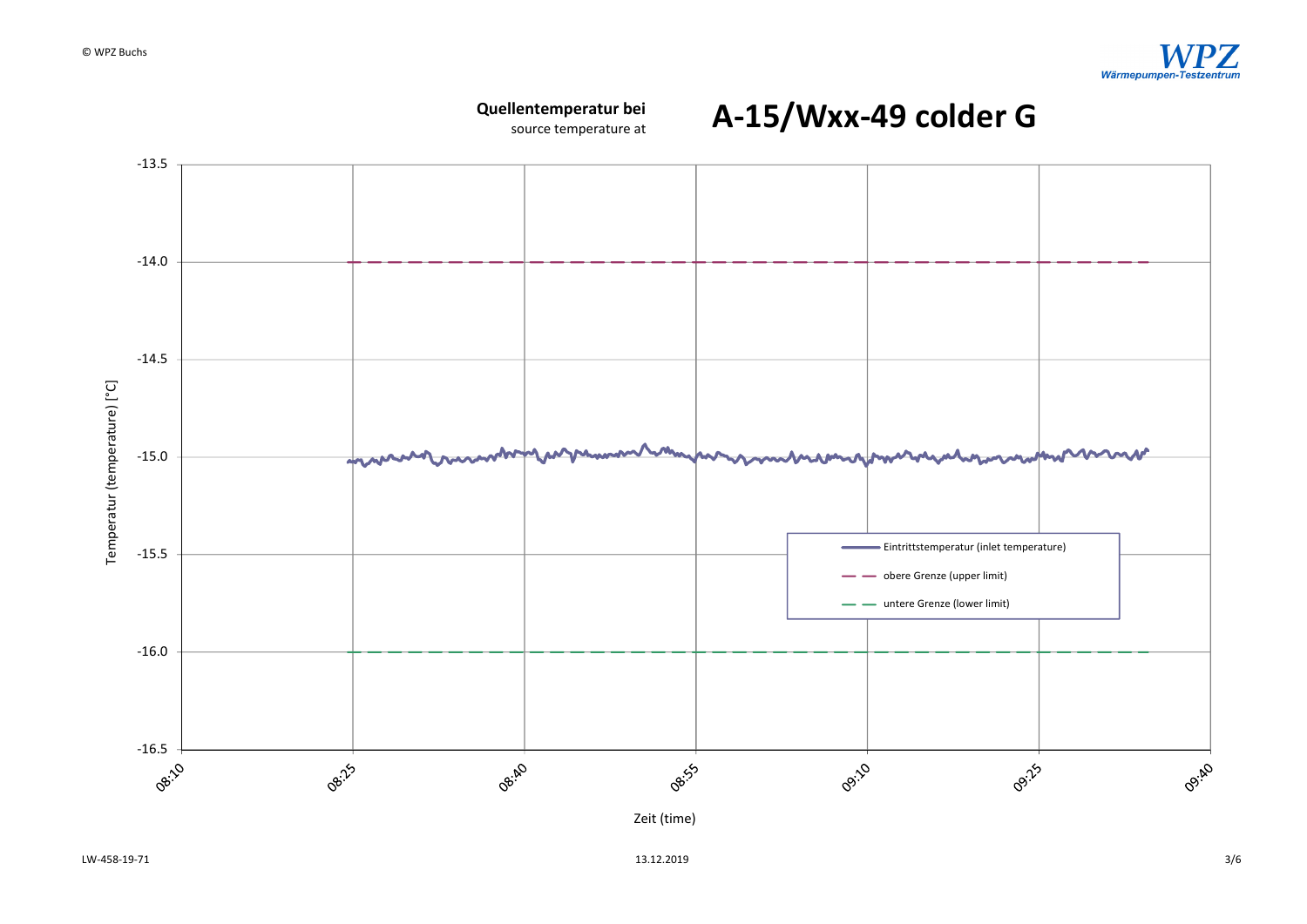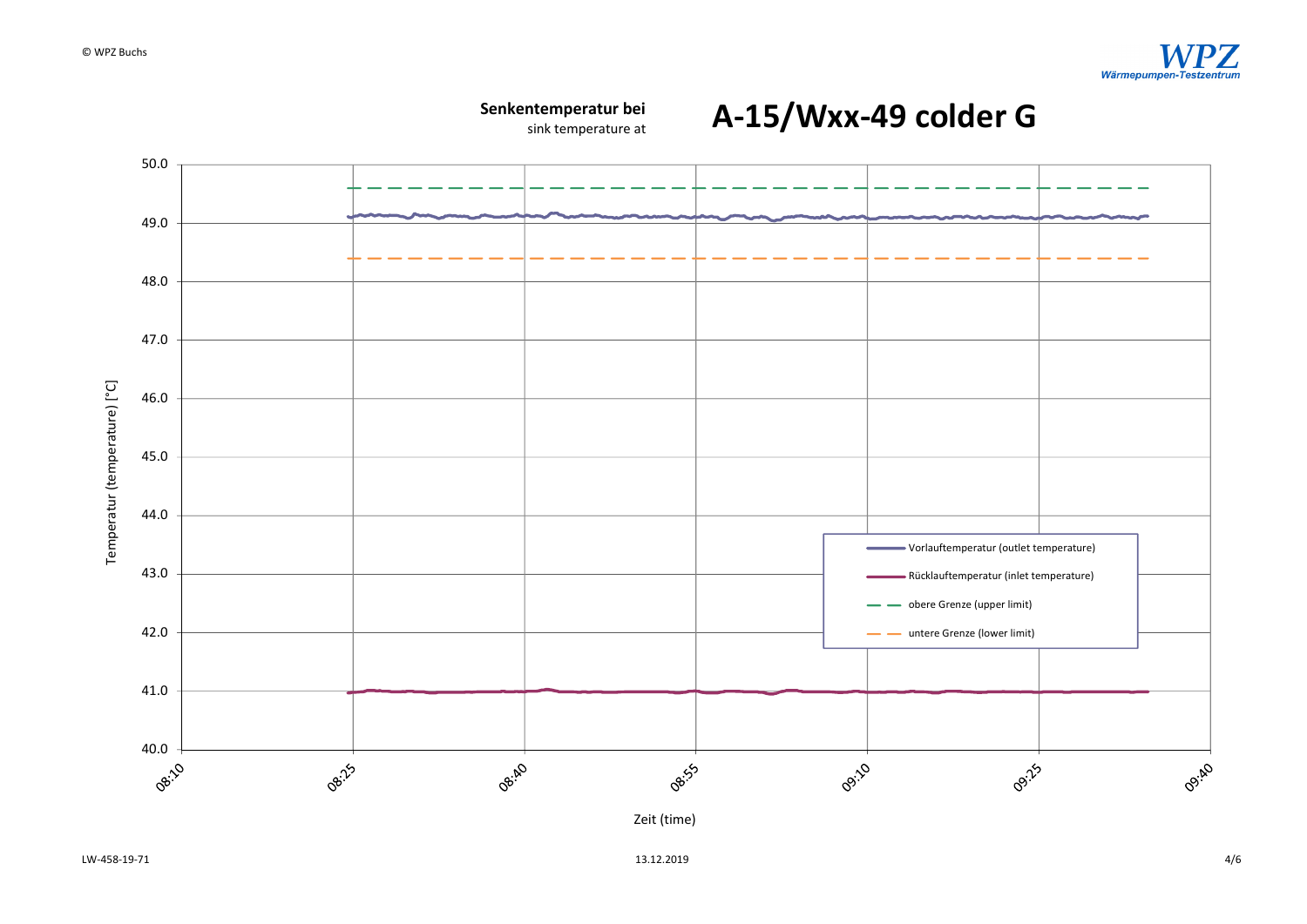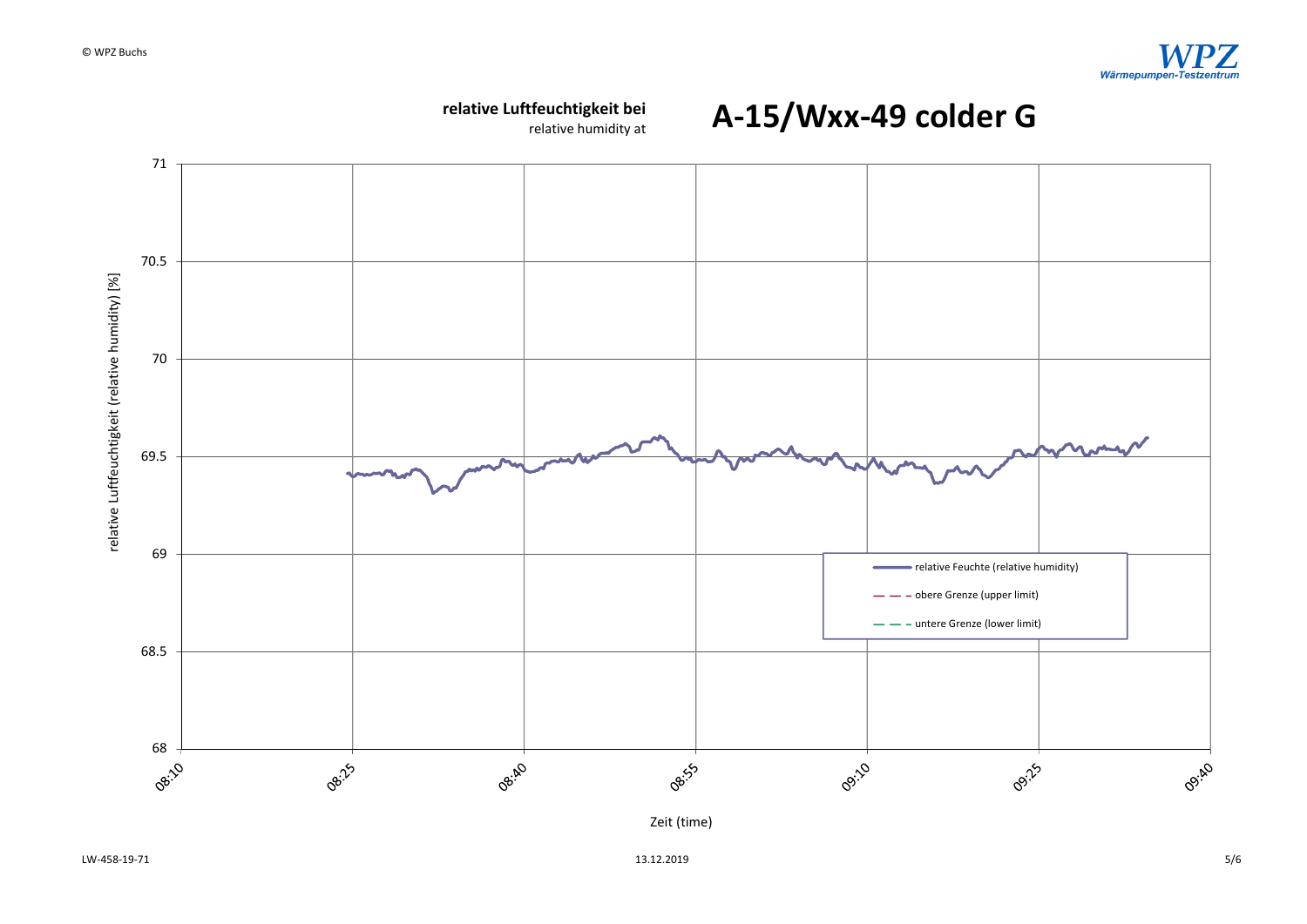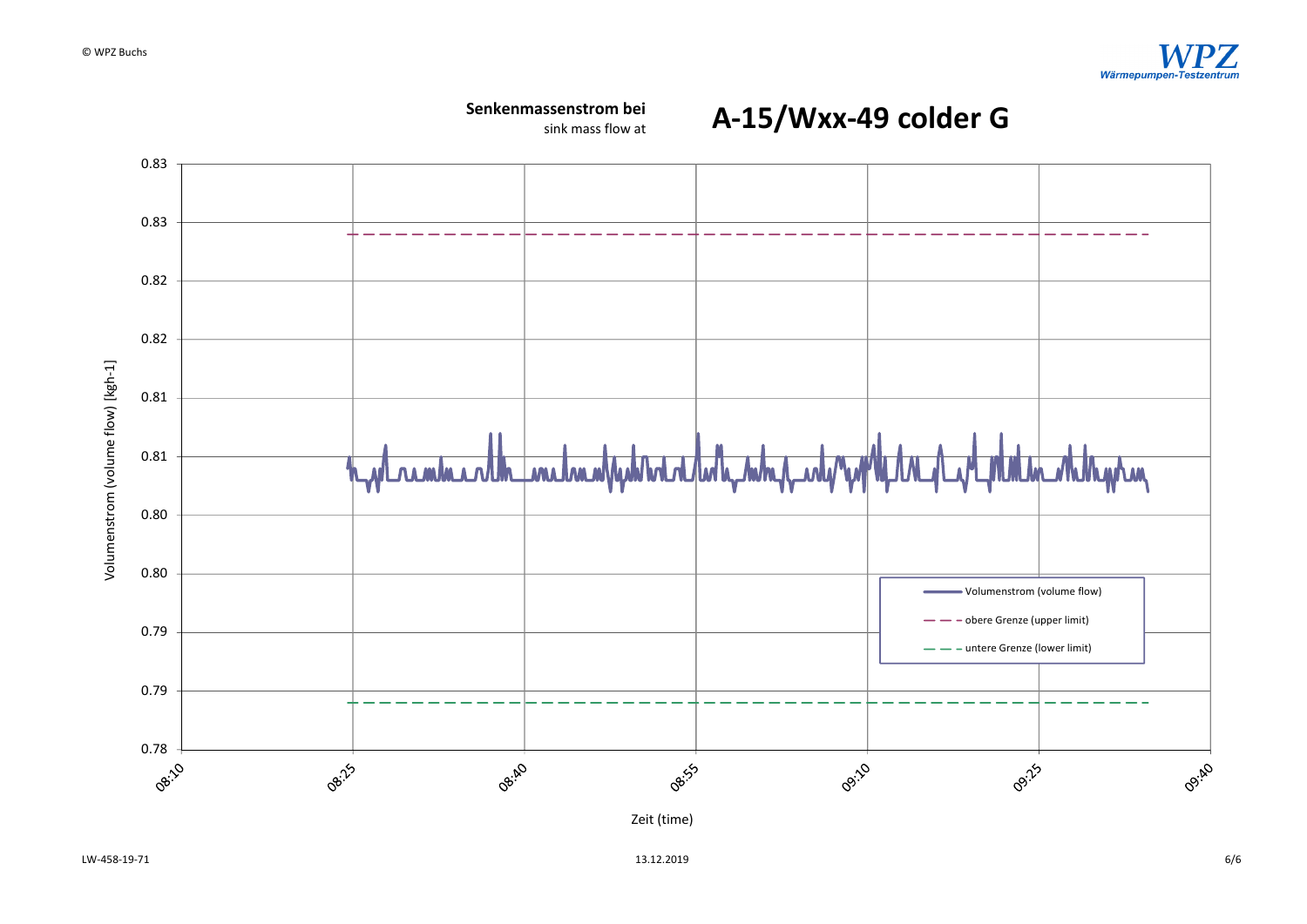

**A‐18/Wxx‐52.2 Tbiv colder LW‐458‐19‐<sup>71</sup>**

| Prüfbedingung<br>Test condition | A-18/Wxx-52.2 Tbiv colder | Prüfnummer<br>Test number |
|---------------------------------|---------------------------|---------------------------|
|                                 |                           |                           |

| Messgrössen |                                                                                           | Einheit                   | abs. Fehler<br><b>Mittelwert</b> |       | rel. Fehler              |       |                |
|-------------|-------------------------------------------------------------------------------------------|---------------------------|----------------------------------|-------|--------------------------|-------|----------------|
|             | Measured variables                                                                        | Unit                      | Mean value                       |       | absolute error           |       | relative error |
|             | 1 Heizleistung (heating capacity)<br>inkl. Umwälzpumpe (included circulation pump)        | W                         | 8218                             | $\pm$ | 97                       | ±     | 1.18%          |
| а           | <b>Heizleistung</b> (heating capacity)                                                    | W                         | 8239                             | ±     | 96                       |       |                |
| b           | Lufteintrittstemperatur (air inlet temperature)                                           | °C                        | $-18.01$                         | Ŧ     | 0.04                     |       |                |
|             | Luftaustrittstemperatur (air outlet temperature)                                          | °C                        | $-19.52$                         | $\pm$ | 0.20                     |       |                |
|             | Luftdruck (air pressure)                                                                  | hPa                       | 972                              | $\pm$ | 19                       |       |                |
|             | Relative Luftfeuchtigkeit (relative humidity)                                             | %                         | 68.7                             | $\pm$ | 2.1                      |       |                |
| c           | Rücklauftemperatur (water inlet temperature)                                              | °C                        | 43.37                            | ±     | 0.05                     |       |                |
|             | Vorlauftemperatur (water outlet temperature)                                              | °C                        | 52.18                            | $\pm$ | 0.06                     |       |                |
|             | Massenstrom (mass flow)                                                                   | $\text{kg h}^{\text{-1}}$ | 804.6                            | Ŧ     | 4.0                      |       |                |
|             | Hydraulischer Druckabfall (hydraulic pressure drop)                                       | kPa                       | $-18.51$                         | $\pm$ | $-0.46$                  |       |                |
| d           | <b>Abtaudauer</b> (period of defrosting)                                                  | min                       |                                  |       |                          |       |                |
|             | <b>Heizdauer</b> (period of heating)                                                      | min                       |                                  |       |                          |       |                |
|             | <b>Relative Abtaudauer</b> (relative duration of defrosting period)                       | %                         |                                  |       |                          |       |                |
|             | Abtauleistung (defrosting output)                                                         | W                         |                                  | ±     | $\overline{\phantom{a}}$ | $\pm$ |                |
| е           | <b>Niederdruck</b> (low pressure)                                                         | bara                      |                                  | Ŧ     |                          |       |                |
|             | <b>Sauggastemperatur</b> (suction gas temperature)                                        | °C                        |                                  | ±     |                          |       |                |
|             | <b>Hochdruck</b> (high pressure)                                                          | bara                      |                                  | Ŧ     |                          |       |                |
|             | Heissgastemperatur (hot gas temperature)                                                  | °C                        |                                  | Ŧ     |                          |       |                |
|             | Flüssigkeitstemperatur (condenser outlet temperature)                                     | °C                        |                                  | $\pm$ | $\overline{\phantom{a}}$ |       |                |
|             | 2 Wirkleistung total (total power input)<br>inkl. Umwälzpumpe (included circulation pump) | W                         | 4514                             | $\pm$ | 62                       | Ŧ.    | 1.36%          |
|             | Wirkleistung (power input)                                                                | W                         | 4539                             | Ŧ     | 60                       |       |                |
|             | Spannung (voltage)                                                                        | $\vee$                    | 232.6                            | Ŧ     | 0.4                      |       |                |
|             | <b>Stromaufnahme</b> (current consumption)                                                | Α                         | 7.01                             | ±     | 0.26                     |       |                |
|             | Scheinleistung (apparent output)                                                          | VA                        | 4893                             | $\pm$ | 56                       |       |                |
|             | Leistungsfaktor cosp (power factor)                                                       | $\overline{\phantom{a}}$  | 0.93                             | $\pm$ | 0.01                     |       |                |
|             | 3 COP (COP)                                                                               |                           | 1.820                            | $\pm$ | 0.033                    | $\pm$ | 1.80%          |
| 4           | Umgebungstemperatur (ambient temperature)                                                 | $^{\circ}{\rm C}$         | 19.7                             | $\pm$ | 1.5                      |       |                |
| 5           | Prüfdauer (test duration)                                                                 | hh:mm:ss                  | 01:10:00                         |       |                          |       |                |
|             | Prüfbeginn (beginning of test)                                                            | hh:mm:ss                  | 12:49:20                         |       | 12.12.2019               |       | 2019-12-12     |
|             | Prüfende (end of test)                                                                    | hh:mm:ss                  | 13:59:20                         |       | 12.12.2019               |       | 2019-12-12     |

**6 Bemerkung** (remark)

‐ Messung wurde mit integrierter UWP durchgeführt / Measurement is carry out with internal installation pump ‐ Kompressorfrequenz / compressor speed = 95 Hz

**7 Prüfer** (supervisor) R. Rankwiler **Prüfnorm** (test standard) EN 14511-2 passed

| EN 14511-2            | passec |
|-----------------------|--------|
| EN 14511-3            | passec |
| EN 14511-4 clause 4.6 | passec |
| EN 14825              | passec |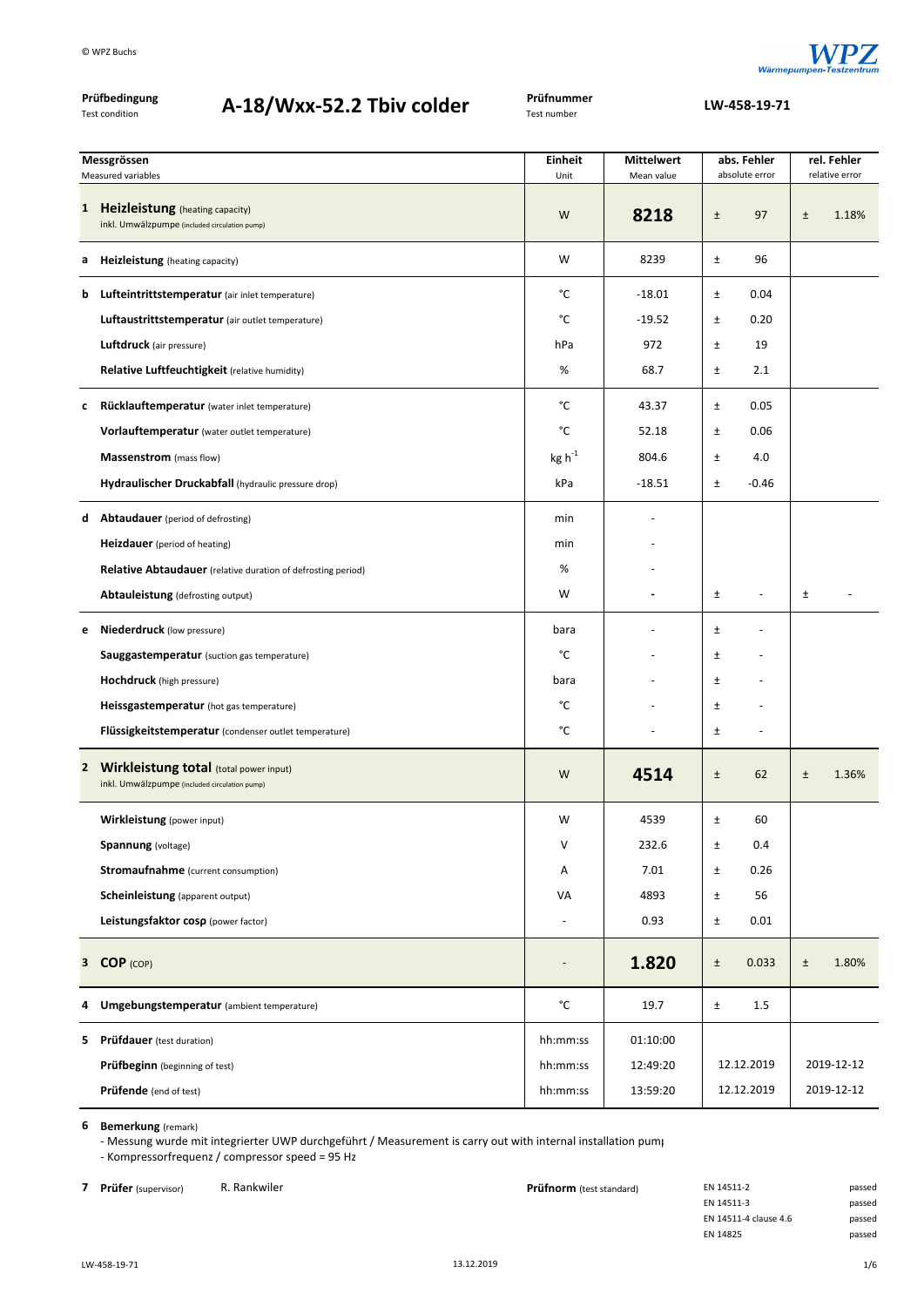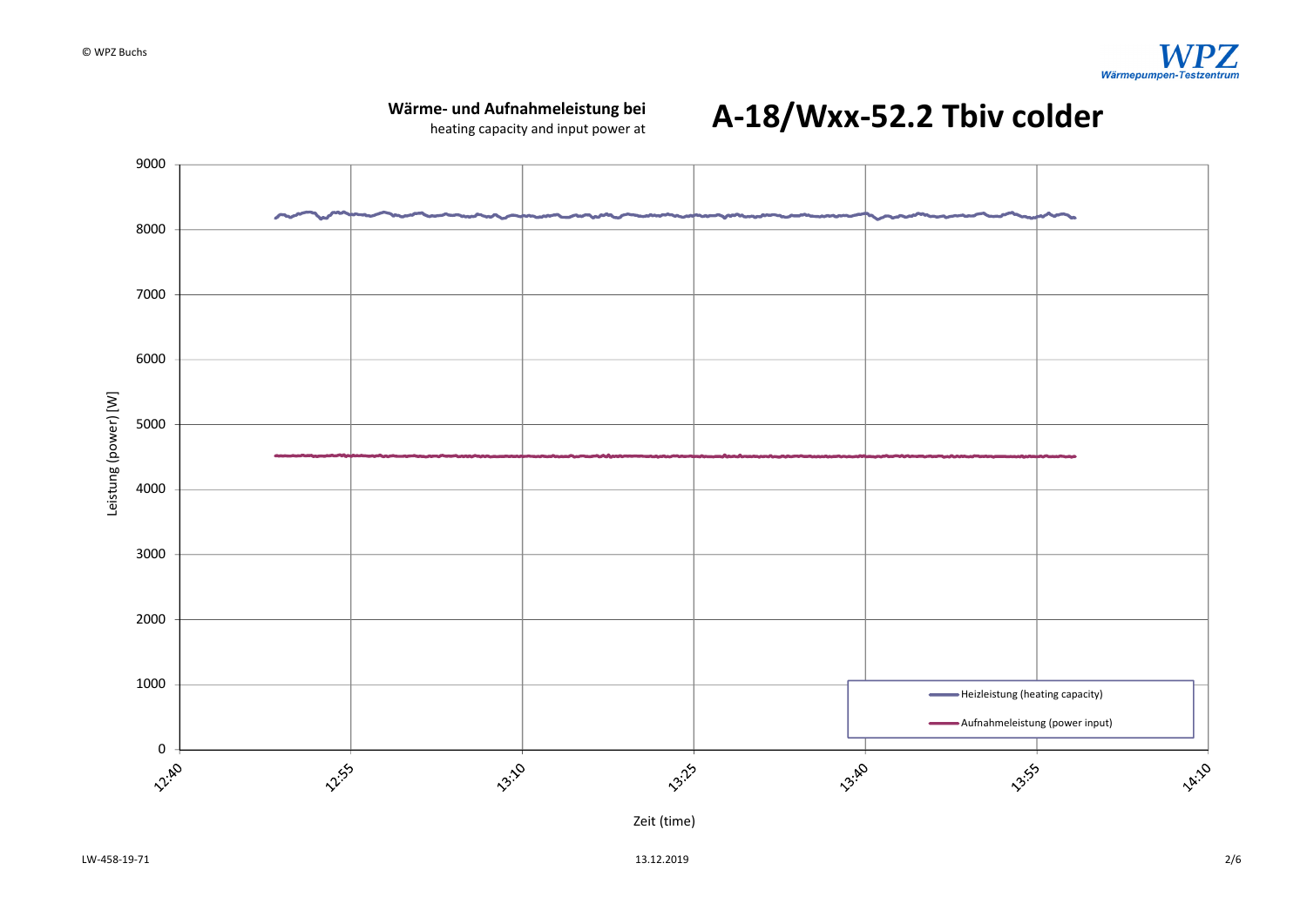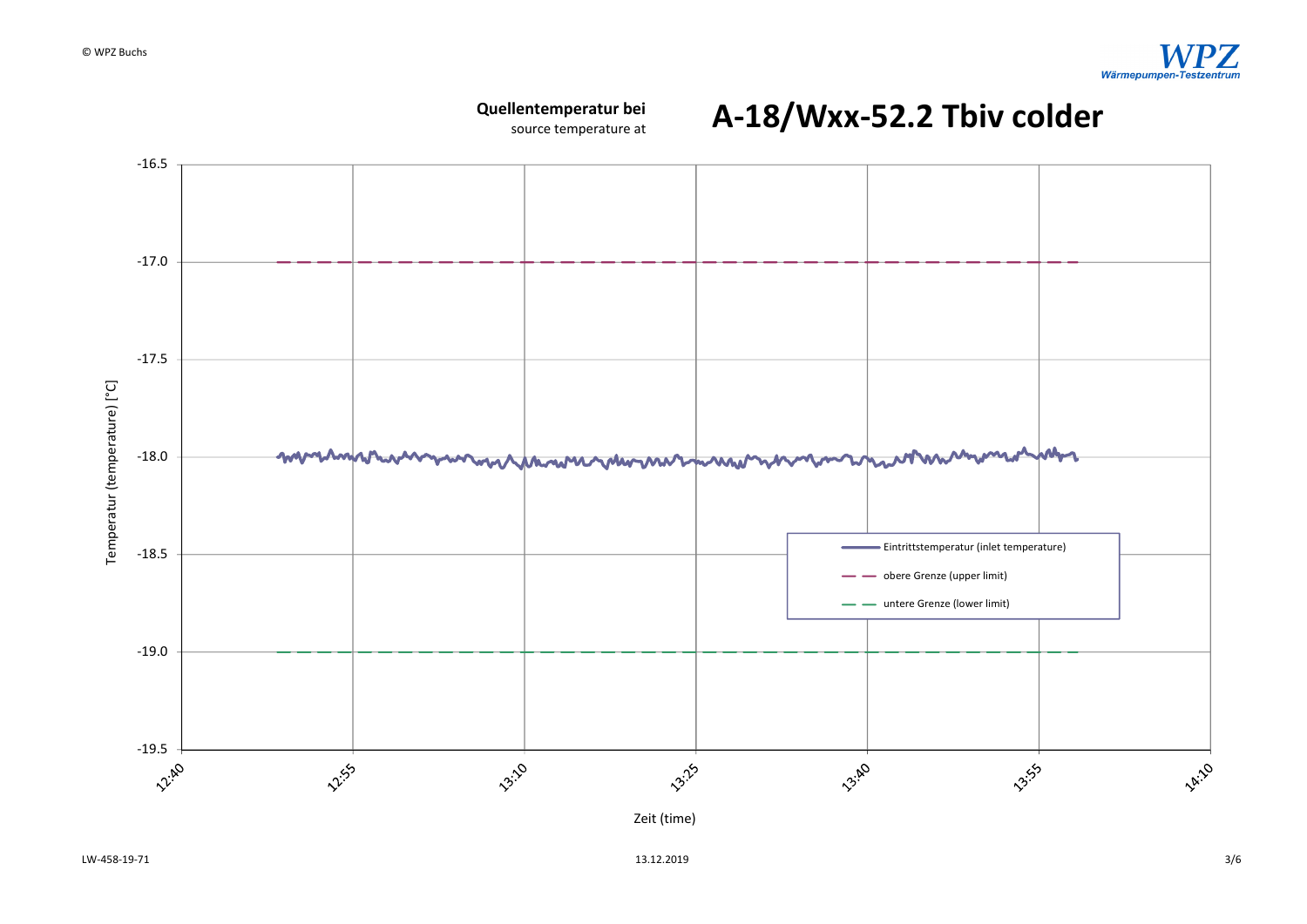

Zeit (time)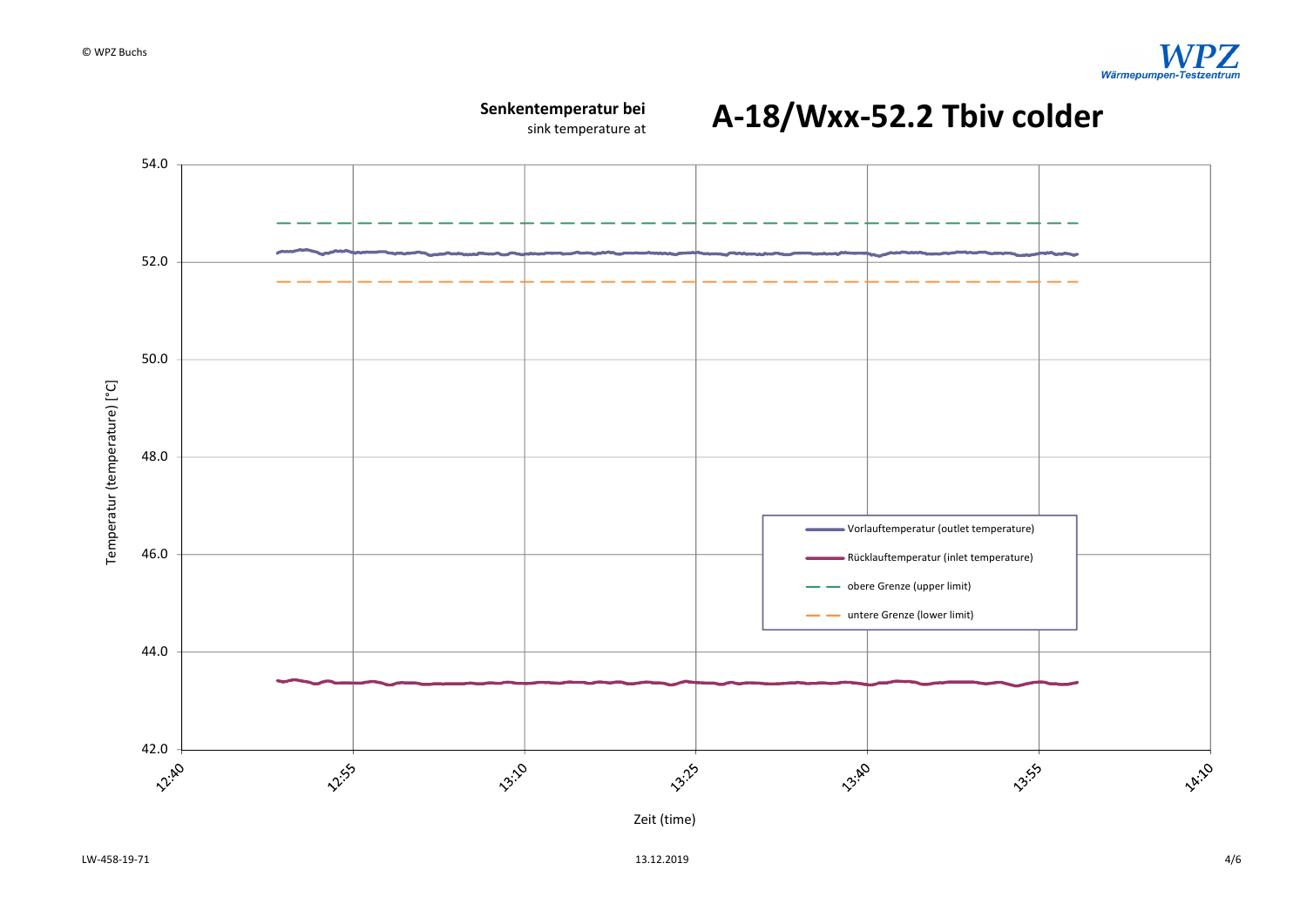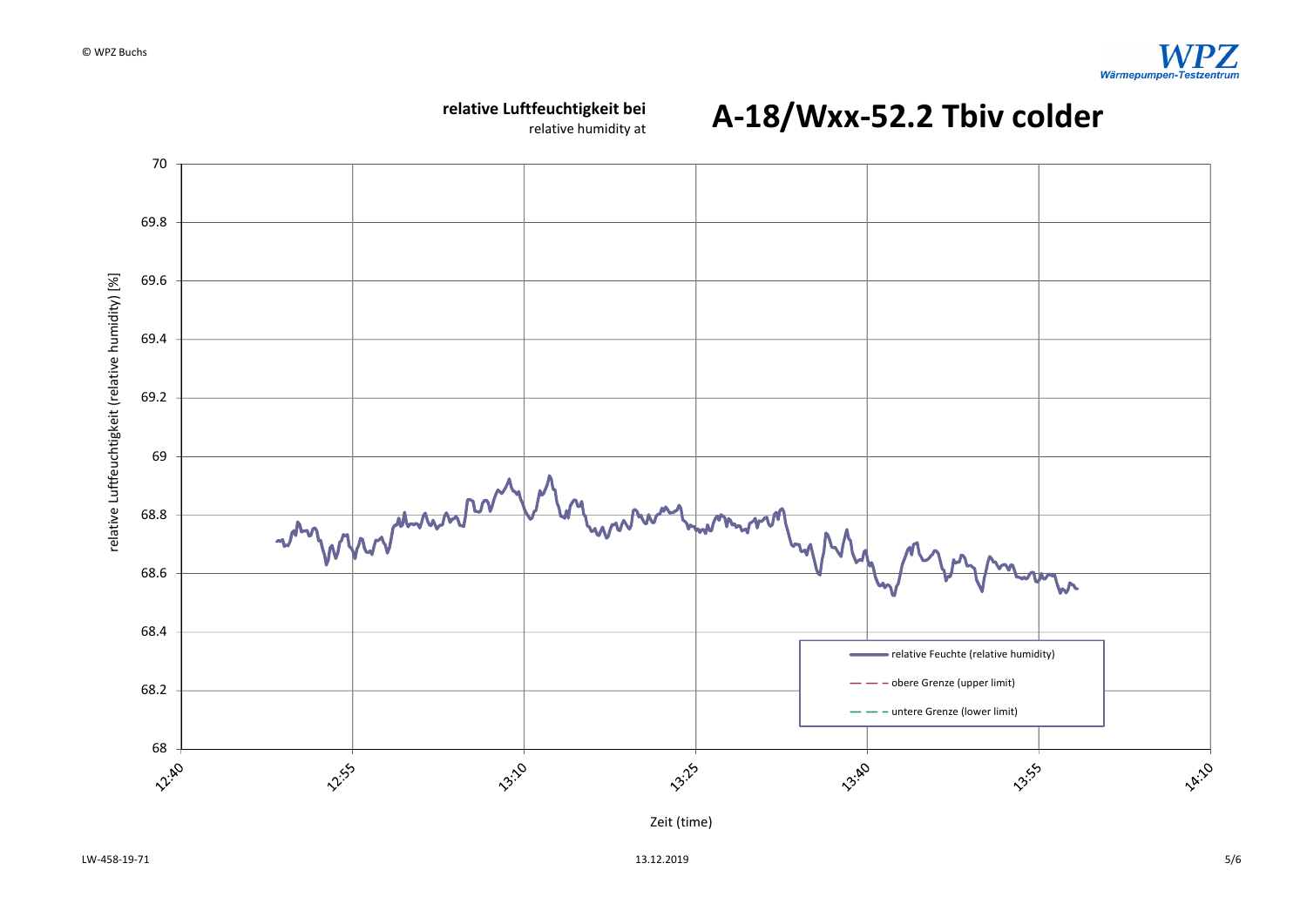

 $13.12.2019$  6/6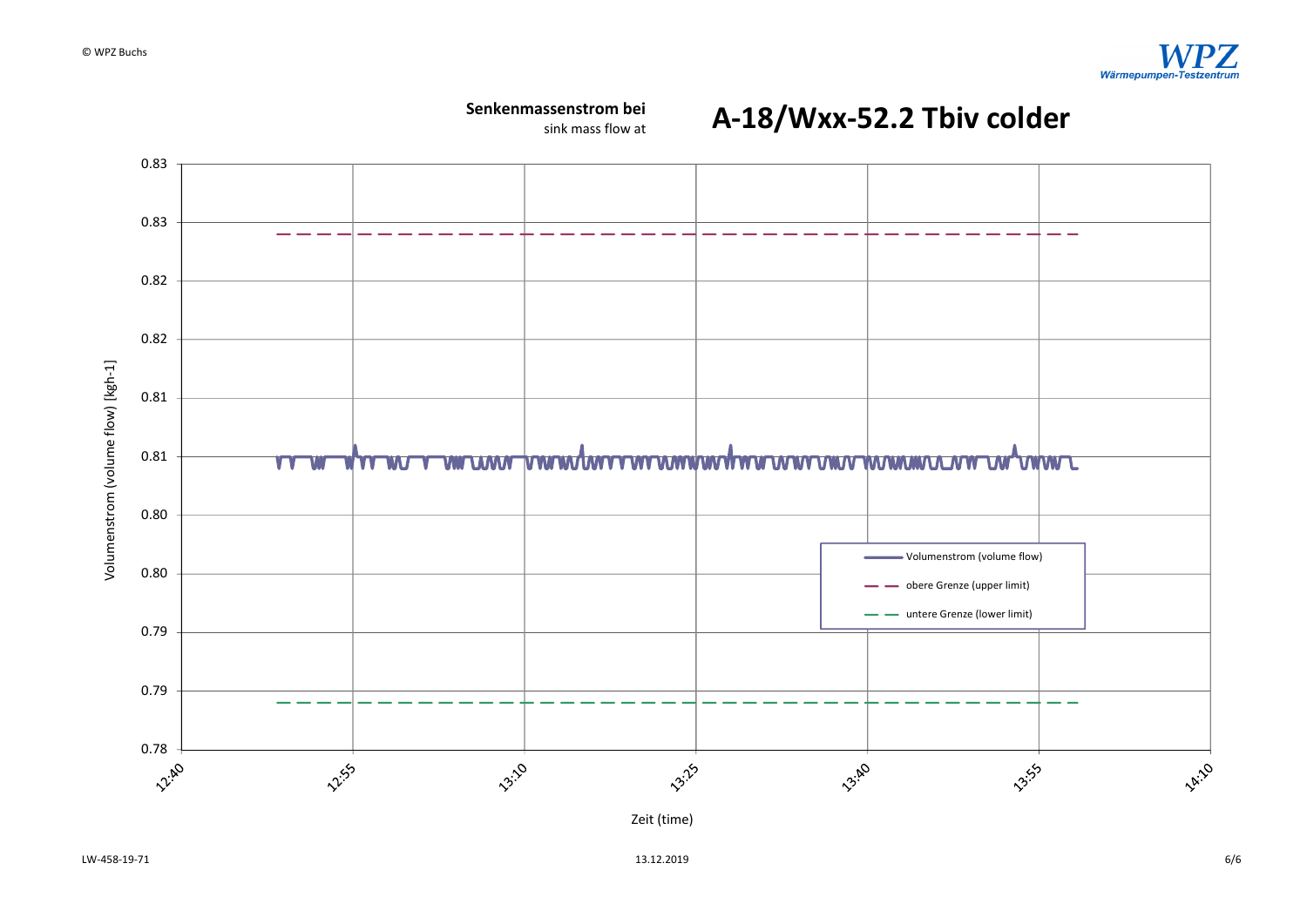

| Prüfbedingung<br>A-22/Wxx-55 colder E<br><b>Test condition</b> |                                                                                           | Prüfnummer<br>Test number |                                  | LW-458-19-71                      |                |  |  |
|----------------------------------------------------------------|-------------------------------------------------------------------------------------------|---------------------------|----------------------------------|-----------------------------------|----------------|--|--|
|                                                                | Messgrössen                                                                               | <b>Einheit</b>            | abs. Fehler<br><b>Mittelwert</b> |                                   | rel. Fehler    |  |  |
|                                                                | Measured variables                                                                        | Unit                      | Mean value                       | absolute error                    | relative error |  |  |
| $\mathbf{1}$                                                   | Heizleistung (heating capacity)<br>inkl. Umwälzpumpe (included circulation pump)          | W                         | 7421                             | 91<br>$\pm$                       | $\pm$<br>1.23% |  |  |
| a                                                              | <b>Heizleistung</b> (heating capacity)                                                    | W                         | 7442                             | 90<br>$\pm$                       |                |  |  |
|                                                                | <b>b</b> Lufteintrittstemperatur (air inlet temperature)                                  | °C                        | $-22.01$                         | 0.04<br>Ŧ                         |                |  |  |
|                                                                | Luftaustrittstemperatur (air outlet temperature)                                          | °C                        | $-22.79$                         | $\pm$<br>0.19                     |                |  |  |
|                                                                | <b>Luftdruck</b> (air pressure)                                                           | hPa                       | 972                              | $\pm$<br>19                       |                |  |  |
|                                                                | Relative Luftfeuchtigkeit (relative humidity)                                             | %                         | 69.0                             | 2.1<br>Ŧ                          |                |  |  |
| c                                                              | Rücklauftemperatur (water inlet temperature)                                              | °C                        | 47.00                            | 0.05<br>$\pm$                     |                |  |  |
|                                                                | Vorlauftemperatur (water outlet temperature)                                              | °C                        | 54.97                            | 0.06<br>Ŧ                         |                |  |  |
|                                                                | Massenstrom (mass flow)                                                                   | $kg h^{-1}$               | 803.5                            | 4.0<br>Ŧ                          |                |  |  |
|                                                                | Hydraulischer Druckabfall (hydraulic pressure drop)                                       | kPa                       | $-18.50$                         | Ŧ<br>$-0.46$                      |                |  |  |
| d                                                              | <b>Abtaudauer</b> (period of defrosting)                                                  | min                       |                                  |                                   |                |  |  |
|                                                                | <b>Heizdauer</b> (period of heating)                                                      | min                       |                                  |                                   |                |  |  |
|                                                                | <b>Relative Abtaudauer</b> (relative duration of defrosting period)                       | %                         |                                  |                                   |                |  |  |
|                                                                | Abtauleistung (defrosting output)                                                         | W                         |                                  | $\pm$<br>$\overline{\phantom{a}}$ | $\pm$          |  |  |
| e                                                              | <b>Niederdruck</b> (low pressure)                                                         | bara                      |                                  | Ŧ                                 |                |  |  |
|                                                                | <b>Sauggastemperatur</b> (suction gas temperature)                                        | °C                        |                                  | $\pm$                             |                |  |  |
|                                                                | <b>Hochdruck</b> (high pressure)                                                          | bara                      |                                  | $\pm$                             |                |  |  |
|                                                                | Heissgastemperatur (hot gas temperature)                                                  | °C                        |                                  | $\pm$                             |                |  |  |
|                                                                | Flüssigkeitstemperatur (condenser outlet temperature)                                     | °C                        |                                  | Ŧ<br>$\overline{\phantom{a}}$     |                |  |  |
|                                                                | 2 Wirkleistung total (total power input)<br>inkl. Umwälzpumpe (included circulation pump) | W                         | 4800                             | 62<br>Ŧ                           | 1.30%<br>Ŧ     |  |  |
|                                                                | Wirkleistung (power input)                                                                | W                         | 4825                             | $\pm$<br>61                       |                |  |  |
|                                                                | Spannung (voltage)                                                                        | V                         | 233.7                            | 0.4<br>±                          |                |  |  |
|                                                                | <b>Stromaufnahme</b> (current consumption)                                                | Α                         | 7.42                             | $\pm$<br>0.26                     |                |  |  |
|                                                                | <b>Scheinleistung</b> (apparent output)                                                   | VA                        | 5202                             | 56<br>±                           |                |  |  |
|                                                                | Leistungsfaktor cosp (power factor)                                                       |                           | 0.93                             | $\pm$<br>0.01                     |                |  |  |
|                                                                | 3 COP (COP)                                                                               |                           | 1.546                            | 0.028<br>$\pm$                    | 1.79%<br>$\pm$ |  |  |
| 4                                                              | Umgebungstemperatur (ambient temperature)                                                 | °C                        | 19.4                             | 1.5<br>$\pm$                      |                |  |  |
|                                                                | <b>5</b> Prüfdauer (test duration)                                                        | hh:mm:ss                  | 01:10:00                         |                                   |                |  |  |
|                                                                | <b>Prüfbeginn</b> (beginning of test)                                                     | hh:mm:ss                  | 18:54:10                         | 12.12.2019                        | 2019-12-12     |  |  |
|                                                                | Prüfende (end of test)                                                                    | hh:mm:ss                  | 20:04:10                         | 12.12.2019                        | 2019-12-12     |  |  |

**6 Bemerkung** (remark)

‐ Messung wurde mit integrierter UWP durchgeführt / Measurement is carry out with internal installation pump ‐ Kompressorfrequenz / compressor speed = 95 Hz

**7 Prüfer** (supervisor) R. Rankwiler **Prüfnorm** (test standard) EN 14511-2 passed

| EN 14511-2            | passec |
|-----------------------|--------|
| EN 14511-3            | passec |
| EN 14511-4 clause 4.6 | passec |
| EN 14825              | passec |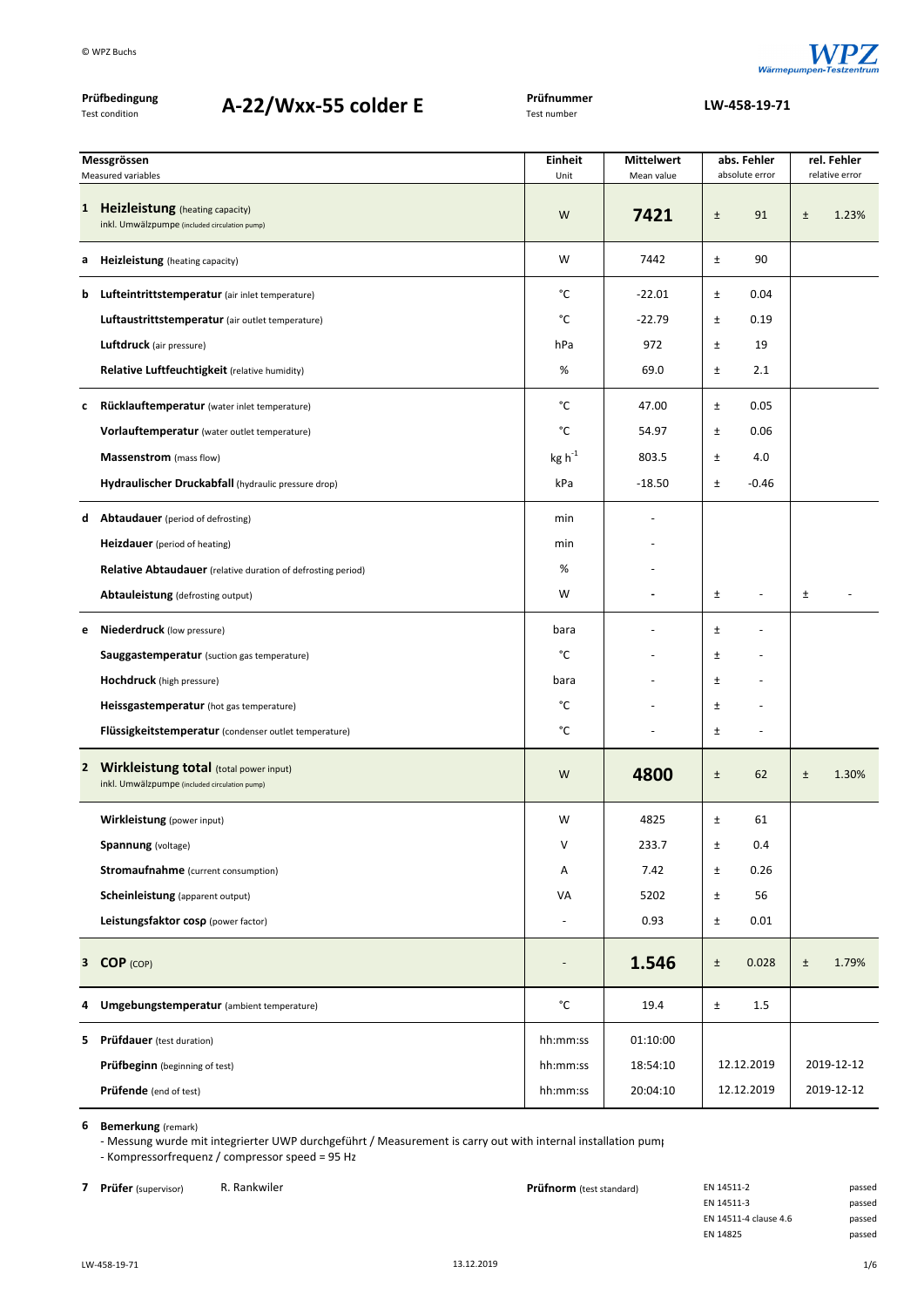

 $13.12.2019$   $2/6$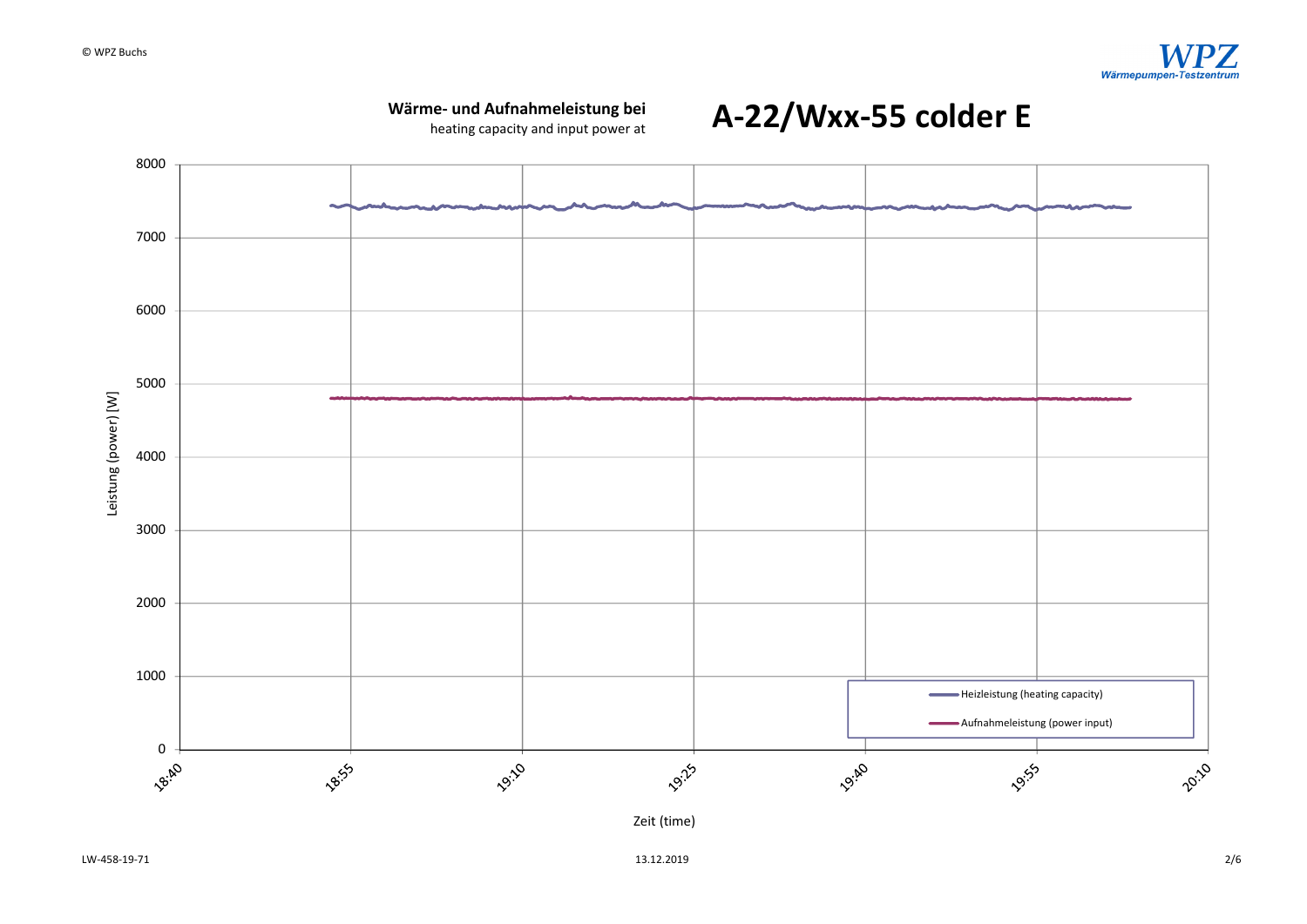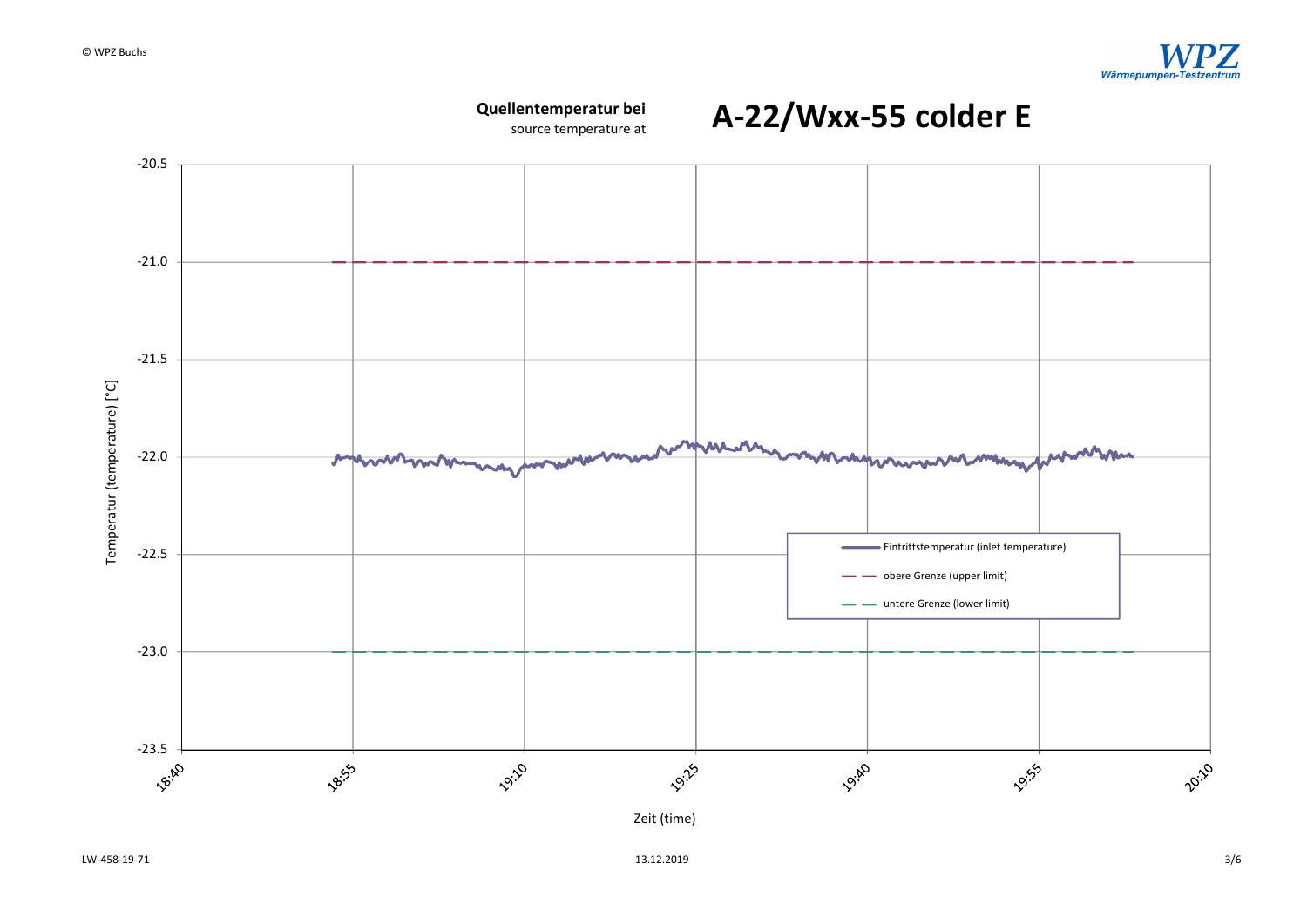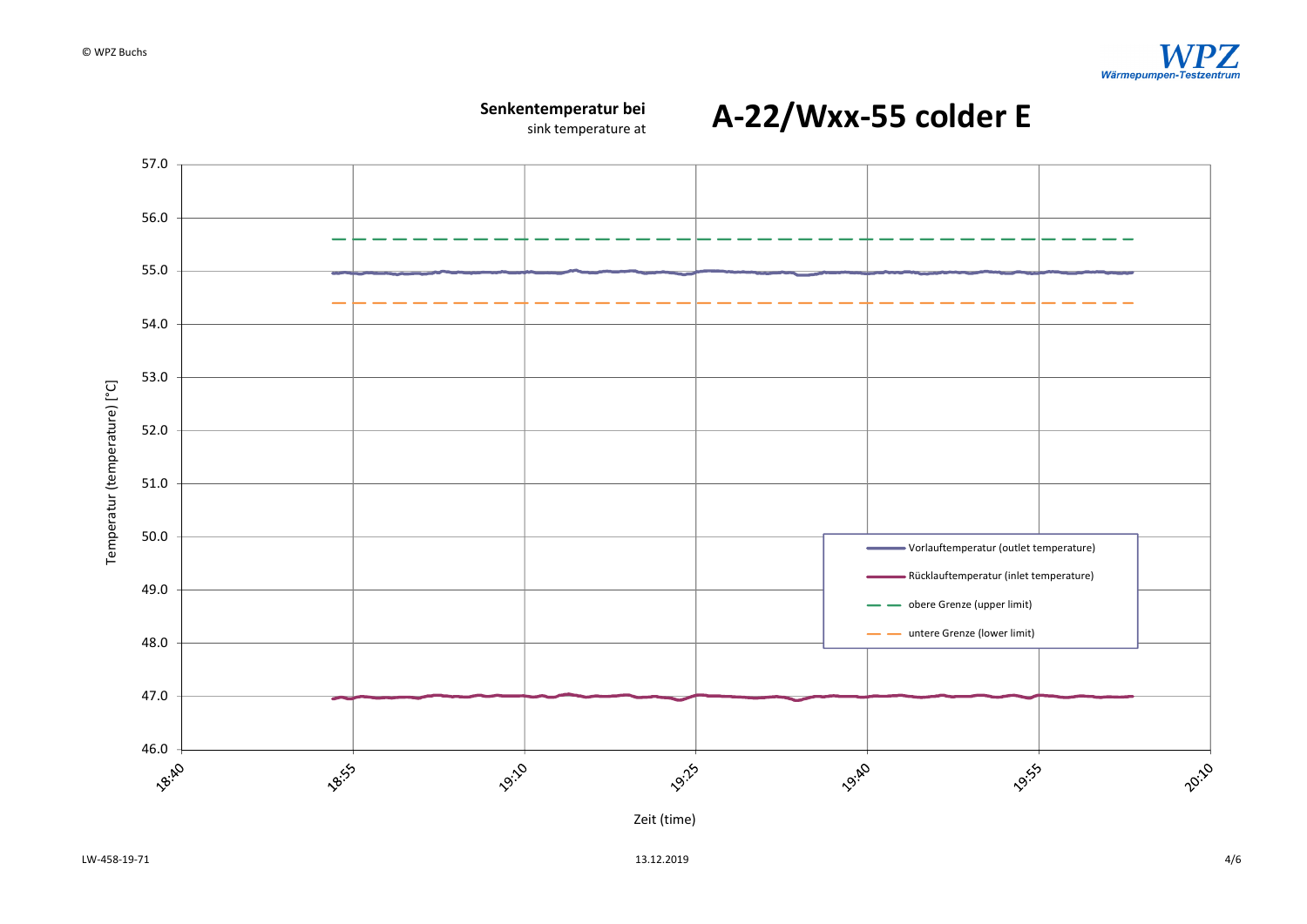